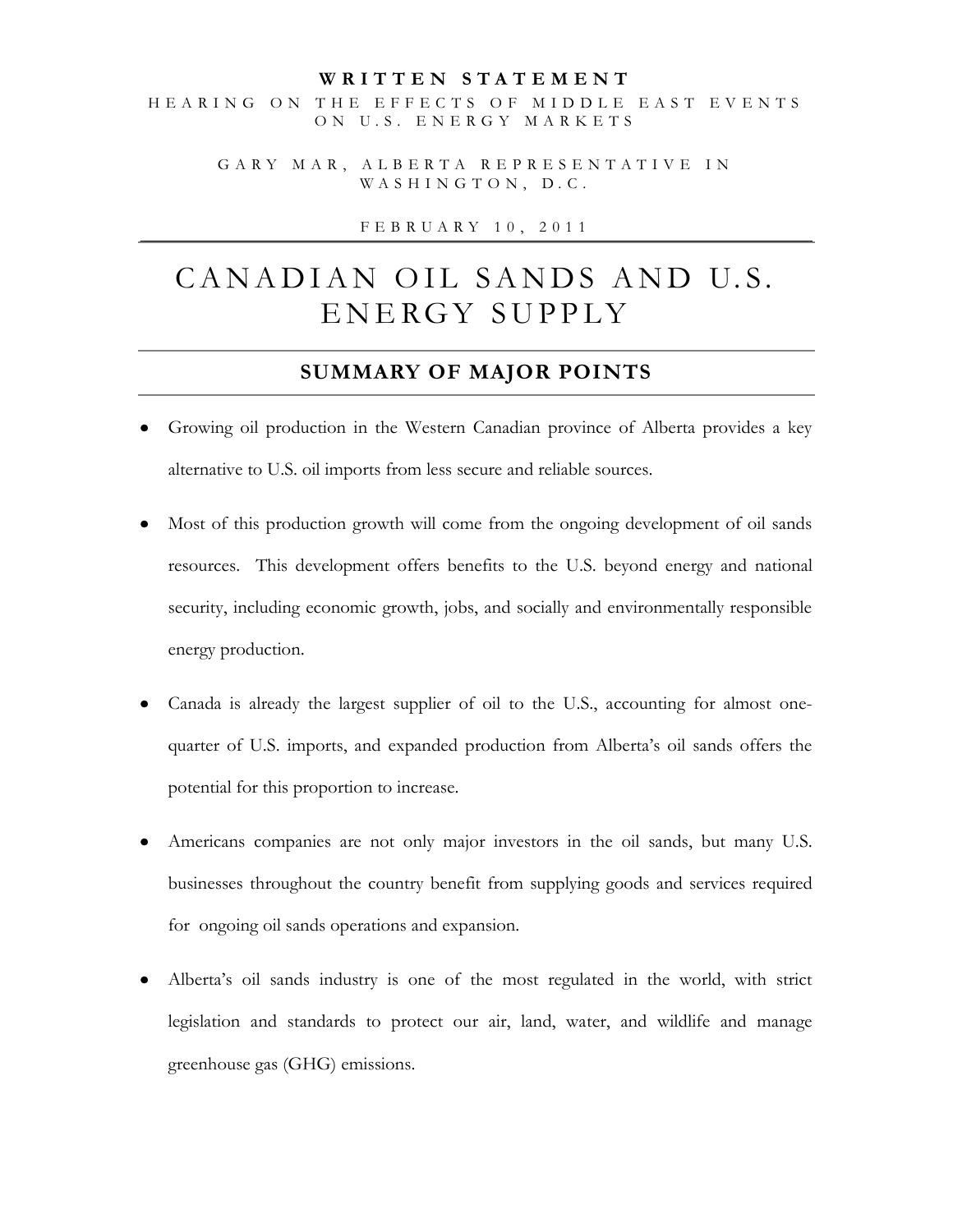#### **OIL SANDS OVERVIEW**

The western Canadian province of Alberta is home to the largest proven oil reserve in the world open to international investment and not controlled by a state-run oil company. The bulk of this 171 billion barrel reserve is comprised of oil sands, a viscous form of oil that, over time, has combined with sand and water. About 20 per cent of the resource is close enough to the surface to allow it to be mined in a manner similar to many coal, iron ore, copper and diamond mine operations. Images of mining operations tend to dominate perceptions of oil sands production, so it is important to note that over 80 per cent of the resource, and about 45 per cent of current production, lies deep below the surface, and can only be recovered through underground production methods, including drilling operations that, although technologically advanced, are not unlike traditional oil production.

Alberta's oil sands have placed Canada in a unique position in the industrialized world: an open and transparent democracy with First World environmental and social standards also capable of substantially increasing oil production to meet future domestic, North American and international demand. It is forecast that by 2019 Alberta will be producing 3.3 million barrels of oil per day, about 70 per cent more than current levels.

#### Sources of U.S. oil imports (2009) Total U.S. Demand: 18.7 million bbl/d Total Imports: 9.1 million bbl/d Other OPEC Venezuela Other Non OPEC 17% Saudi Arabia 11% Mexico 12% **Rest of Canada** iergy Info & Alberta Energy Resources Conservation Board 6%

#### **ENERGY SECURITY BENEFITS**

Alberta is now the largest global supplier of oil to the U.S. With the recent declines in U.S. oil demand, and increased oil sands production, oil from Alberta is now displacing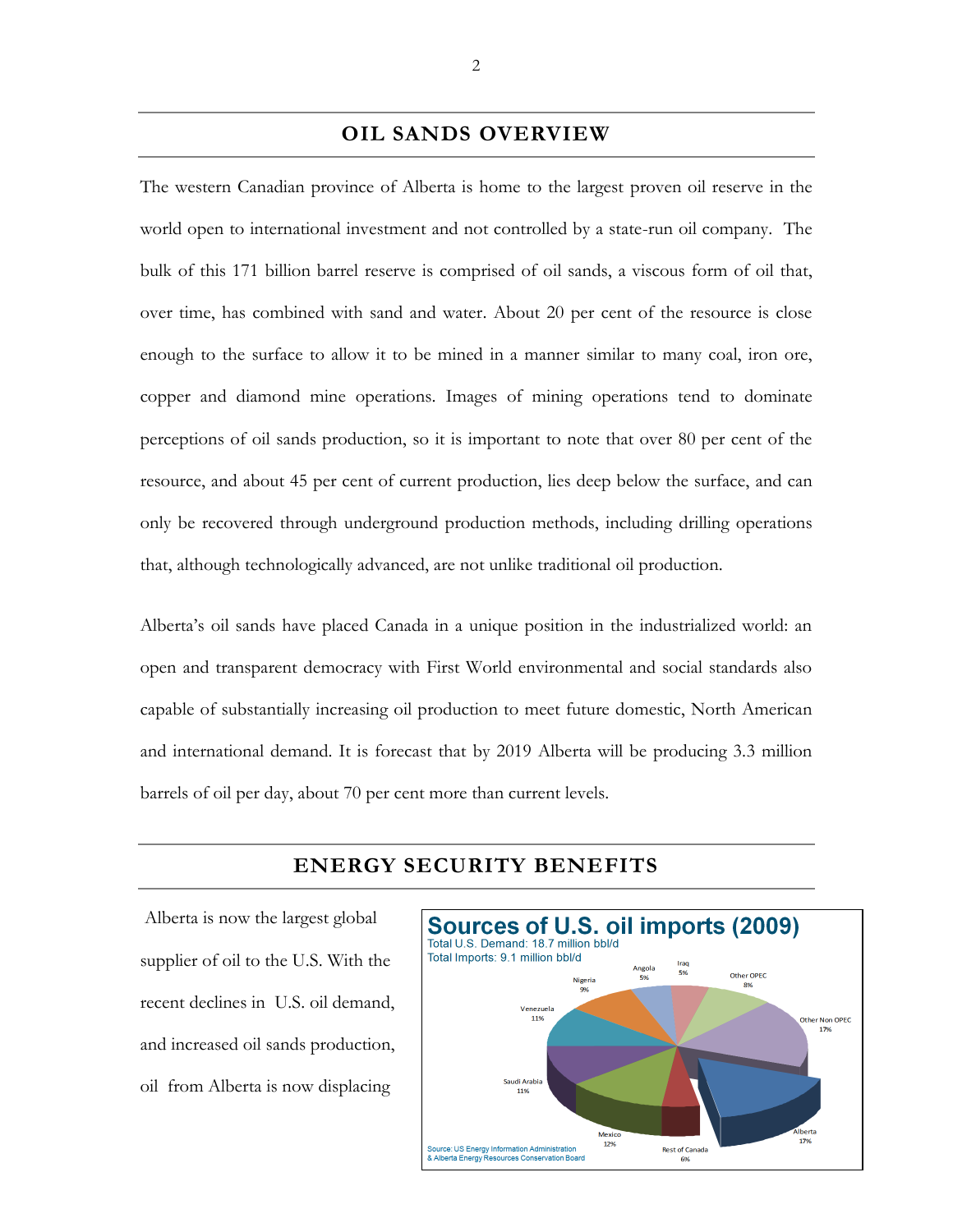imports from overseas sources, many of which are less secure, friendly, or socially and environmentally responsible.

In examining the growing significance of Alberta oil sands production to U.S. energy security, the Council on Foreign Relations found that:

*The prospect of sourcing oil from a stable, friendly, nearby country is naturally appealing to U.S. policymakers.<sup>1</sup>…world oil markets would also gain from shifting to supply chains that are less vulnerable to terrorism. <sup>2</sup>*

The Council on Foreign Relations went on to say:

*Revenues from oil sales can empower adversaries in two ways. They can finance spending on hostile activities. More subtly but perhaps more dangerously, they can also lessen the value to states of participating responsibly in the international economic system, blunting the tools of economic statecraft on which the United States and its allies often depend.<sup>3</sup>*

The U.S. Department of Energy recently commissioned a study to examine the impacts of increased pipeline capacity, most notably the Keystone XL proposal, on U.S. crude supply. The report found that, while increased pipeline capacity will have little impact on U.S. oil

 $\overline{a}$ 

<sup>1</sup> Council on Foreign Relations "The Canadian Oil Sands: Energy Security vs. Climate Change". Page 15 [www.cfr.org/canada/canadian-oil-sands/p19345](http://www.cfr.org/canada/canadian-oil-sands/p19345)

<sup>2</sup> Ibid. Page 23.

<sup>3</sup> Ibid. Page 16.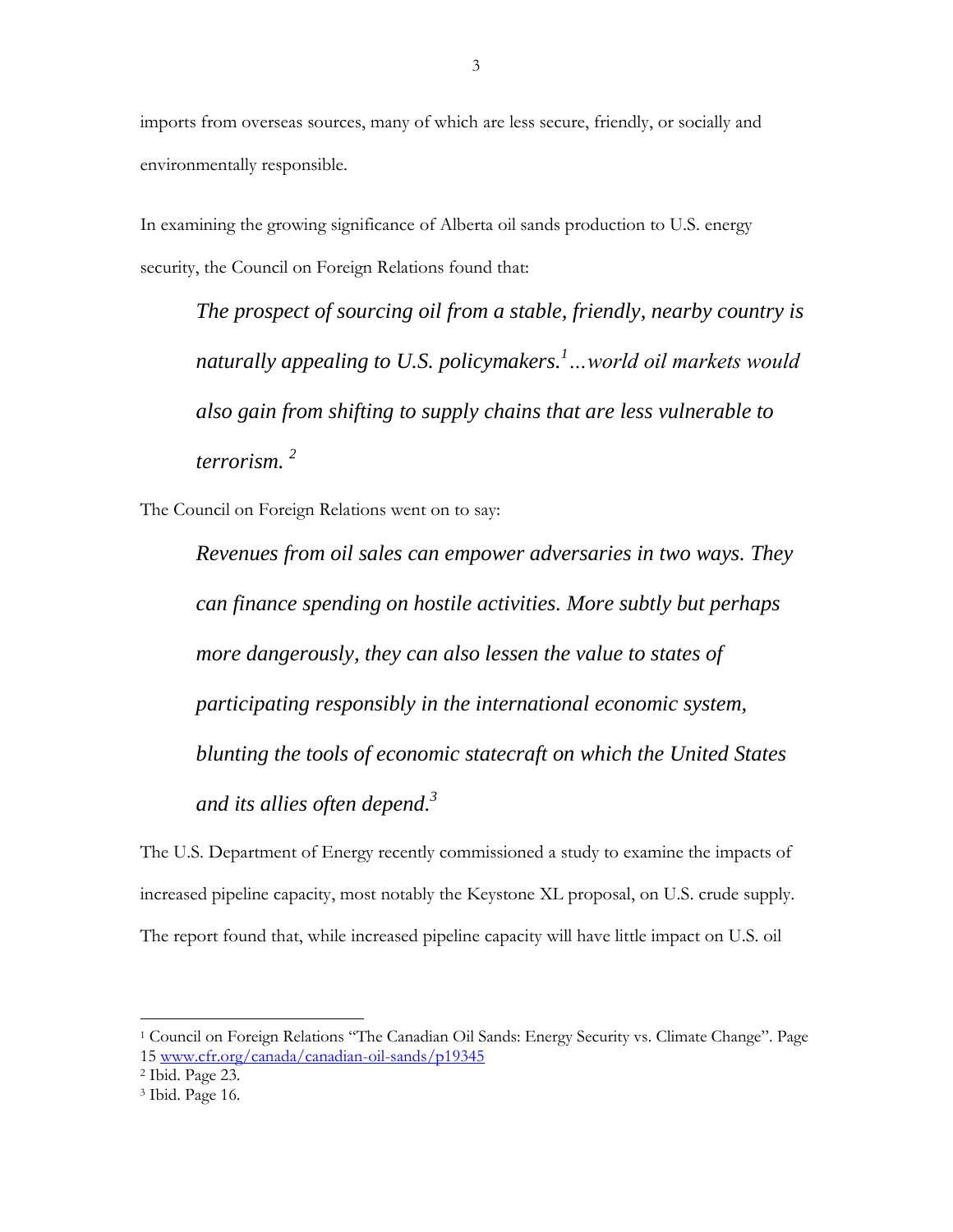consumption, with sufficient pipeline capacity and the projected increase in Alberta production, oil sands have the potential to:

*…curb dependency on crude oils from other sources notably the Middle East and Africa.<sup>4</sup>*

The study also noted that transportation projects bringing Canadian crude to the U.S. have the added benefit of enabling U.S. domestic energy production, security and employment. Referring specifically to the Keystone XL proposal, the study reported that:

*The project could also potentially (a) enable Bakken crudes in North Dakota and Montana to be linked in to KXL and taken to Cushing and the Gulf Coast and (b) enable U.S. crudes in the Cushing area to be taken into the line and transported to the Gulf Coast<sup>5</sup>*

### **OIL SANDS IMPACT ON U.S. ECONOMY AND JOBS**

Canada and the U.S. have the world's largest two-way trading relationship. Over half of Canada's imports come from the U.S. In terms of the bottom line, for every American dollar spent on products from Canada, including oil, 91 cents is returned to the American economy. When the same metrics are applied to trading relationships with some other major sources of U.S. crude oil imports, returns are much lower: Saudi Arabia is 49 cents, and Venezuela is 33 cents.

 $\overline{a}$ 

<sup>4</sup> "EnSys Keystone XL Assessment Prepared for US Department of Energy". Page 117. [www.keystonepipeline](http://www.keystonepipeline-xl.state.gov/clientsite/keystonexl.nsf/AssmtDrftAccpt.pdf?OpenFileResource)[xl.state.gov/clientsite/keystonexl.nsf/AssmtDrftAccpt.pdf?OpenFileResource](http://www.keystonepipeline-xl.state.gov/clientsite/keystonexl.nsf/AssmtDrftAccpt.pdf?OpenFileResource)

<sup>5</sup> Ibid. Page 116.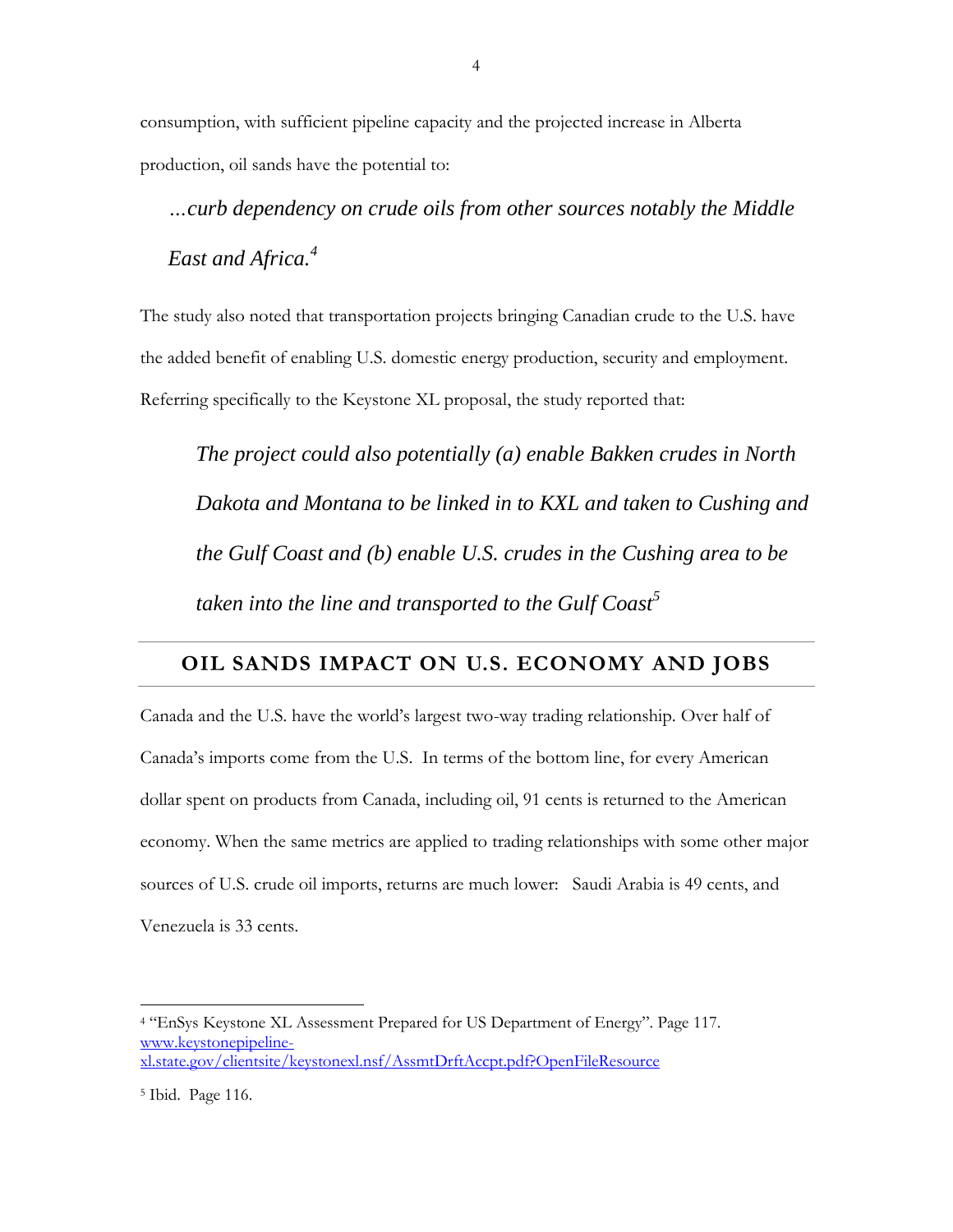Oil sands is "technology oil" and its development makes extensive use of U.S. products, technologies and expertise, creating a significant number of jobs throughout the U.S. A recent study by the Canadian Energy Research Institute (CERI) estimated that over the next 15 years, the development of Alberta's oil sands **will boost U.S. GDP by an average of \$31 billion per year, creating over 624,000 jobs in the U.S., just over half of which will be created in the next four years.<sup>6</sup>** The study described the economic and employment benefits to each U.S. state, a breakdown of which can be found on Page 10.

With such strong direct benefits to the U.S. economy, it is not difficult to find local examples of supply chain connections throughout the U.S. The Canadian Association of Petroleum Producers (CAPP) has just surveyed its members and identified almost onethousand U.S. companies that supplied parts, equipment, software and engineering and other technical services for oil sands and related pipeline projects between 2008 and 2010. A summary of the survey results can be found on Page 11. This survey is still a work in progress and so far identifies only a portion of all the U.S companies maintaining or building their businesses by partnering with us in the ongoing operation and expansion of the oil sands.

## **ENVIRONMENTALLY RESPONSIBLE**

Not only can oil sands help to deliver energy and national security, jobs and economic growth for North America, they are and will continue to be developed responsibly. As with all major industrial development, including all forms of energy production, there are challenges associated with producing from the Alberta oil sands. Most of the challenges relate to ensuring continued environmental protection while increasing production. Alberta's  $\overline{a}$ 

<sup>6</sup> Canadian Energy Research Institute, "The Impact of the Canadian Oil Sands Development on the United States' Economy", October 2009. [http://www.api.org/Newsroom/upload/CERI\\_Study.pdf](http://www.api.org/Newsroom/upload/CERI_Study.pdf)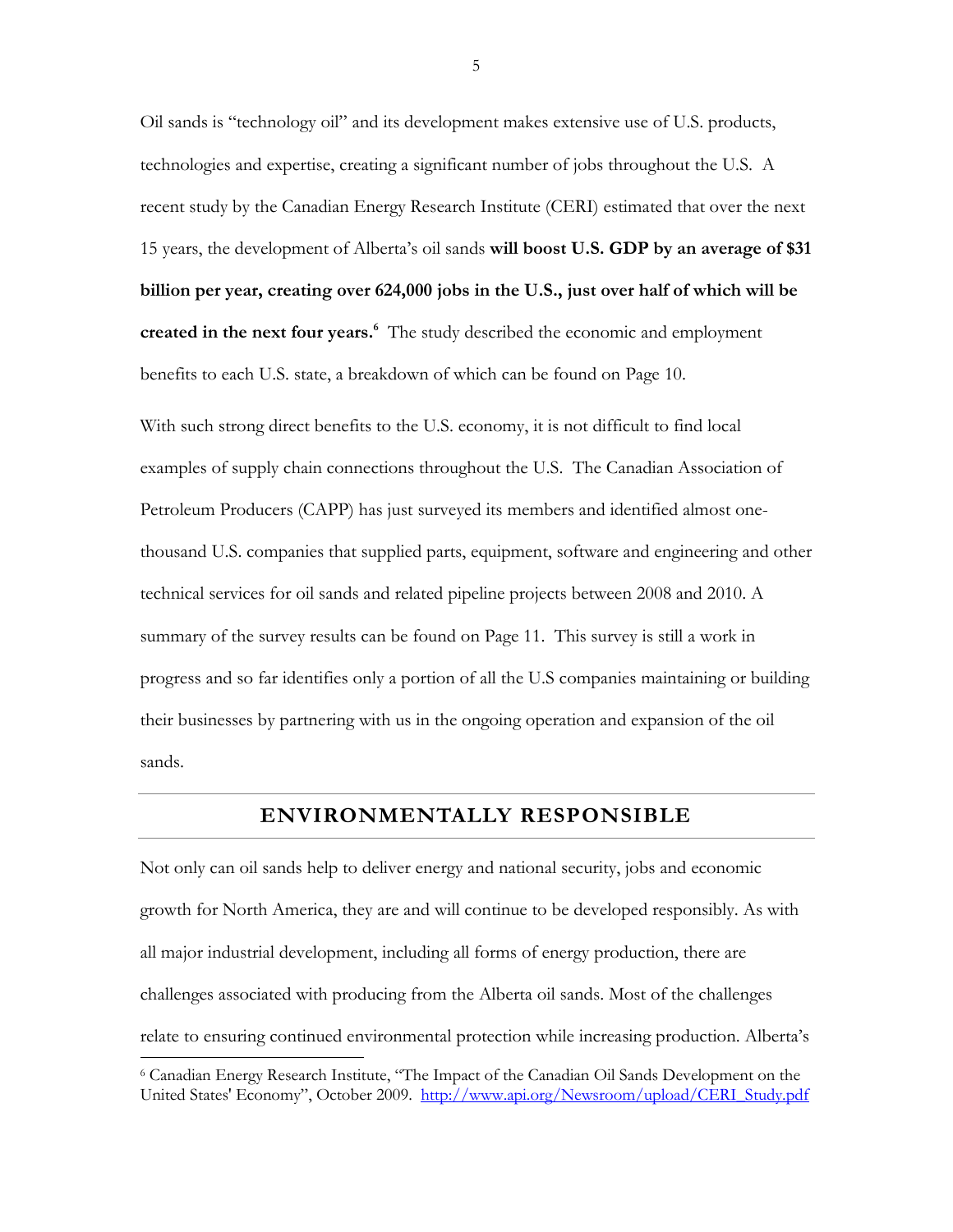oil sands industry is one of the most regulated in the world, with strict legislation and standards to protect our air, land, water, and wildlife and manage GHG emissions. That said, we recognize more can and will need be done to address continued growth. Alberta is currently consulting on a cumulative effects approach to managing environmental outcomes. Under this approach, in addition to environmental performance conditions placed on each project as a part of approvals, all parties will have to work on an ongoing basis to manage the total impact of human activity in the region.

Below are just a few examples of the regulations and policy frameworks currently in place.

#### **WATER USE**

 $\overline{a}$ 

The Athabasca River, which flows through Alberta's primary oil sands region, is one of the most protected waterways in North America and the Athabasca River Water Management Framework sets mandatory limits on withdrawals in order to maintain flows at or near natural conditions.<sup>7</sup> All existing and approved oil sands projects may withdraw no more than three per cent of the average annual flow of the Athabasca

*"Net water use in oil sands production today averages about four barrels of water per barrel of bitumen for mining operations and 0.9 barrels of water per barrel of bitumen for in-situ production. Conventional oil uses about 0.1 to 0.3 barrels of water per barrel of oil produced, while oil produced through enhanced oil recovery can use up to 70 barrels of water per barrel of produced oil." <sup>7</sup>*

River and also require that most of the water used is recycled. Current use is less than one per cent of average annual flow. To protect local habitats, the framework puts a weekly cap

<sup>7</sup> "Growth in the Canadian Oil Sands: Finding the New Balance" IHS-CERA, 2009. Page III-7. [http://www2.cera.com/cos\\_form/](http://www2.cera.com/cos_form/)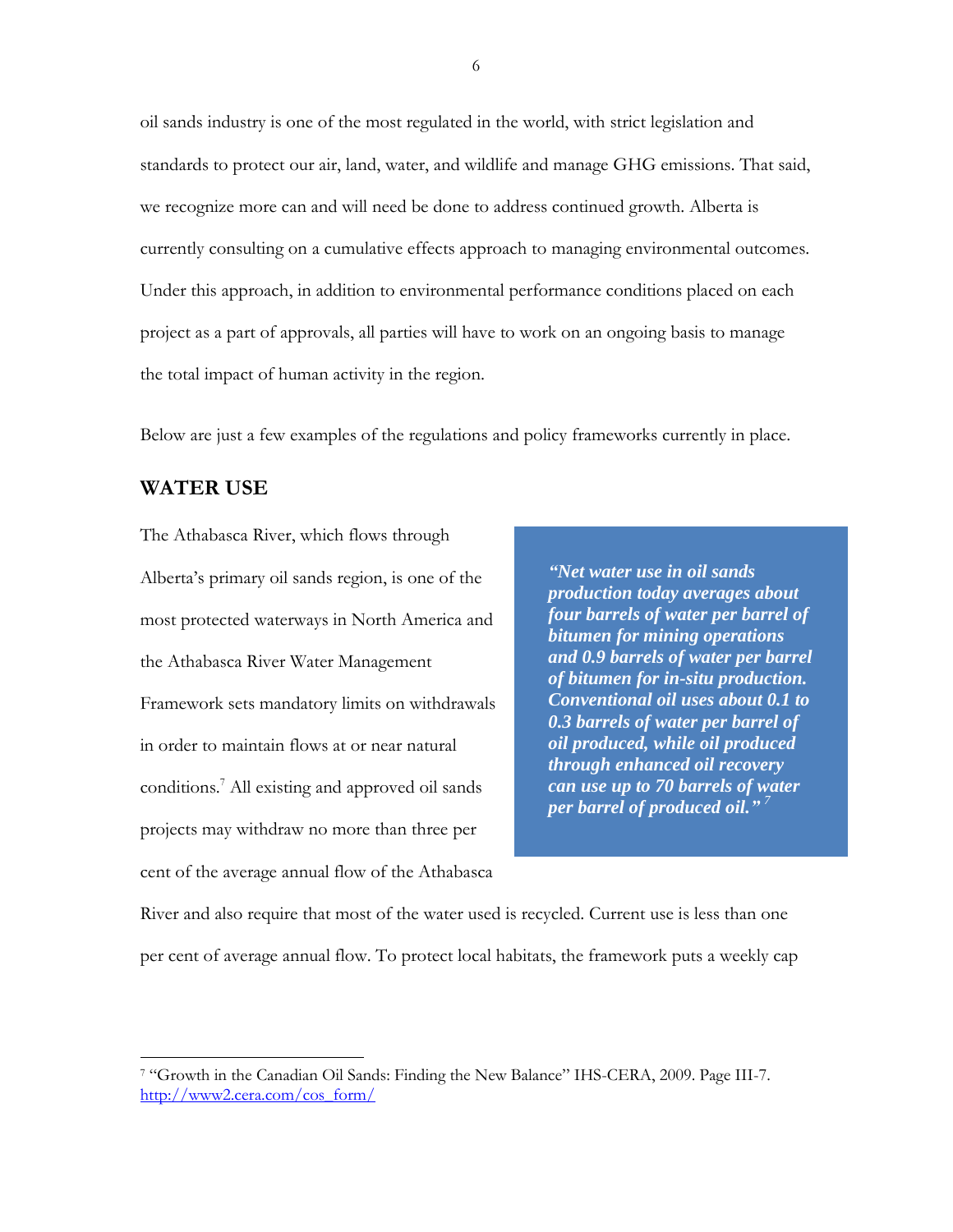on the amount of water companies can withdraw according to the fluctuating flow of the river.

#### **WATER QUALITY**

 $\overline{a}$ 

Alberta has monitored water quality in the oil sands region since the early 1970s. Today, water monitoring has expanded to include government staff who monitor, approve and ensure compliance of projects, as well as consultants and multi-stakeholder groups that continuously assess water quality to ensure there is no adverse effect on the environment.

#### **GREENHOUSE GAS EMISSIONS**

Greenhouse gas emissions from oil sands production account for 15 per cent of Alberta's total emissions, 5 per cent of Canadian emissions, and less than 0.1 per cent of global emissions. Ongoing efforts have resulted in oil sands per barrel greenhouse gas emissions declining by an average of 39 per cent between 1990 and 2008. On a lifecycle, or wells-towheels basis, GHG emissions from oil sands derived fuels are, in fact, similar to a variety of



mandatory GHG reduction targets for large emitters across all sectors, including the oil

<sup>8</sup> Jacobs Consultancy and Life Cycle Associates, Life Cycle Assessment Comparison for North American and Imported Crudes, July 2009.

[http://www.albertainnovates.ca/media/15753/life%20cycle%20analysis%20jacobs%20final%20rep](http://www.albertainnovates.ca/media/15753/life%20cycle%20analysis%20jacobs%20final%20report.pdf) [ort.pdf](http://www.albertainnovates.ca/media/15753/life%20cycle%20analysis%20jacobs%20final%20report.pdf)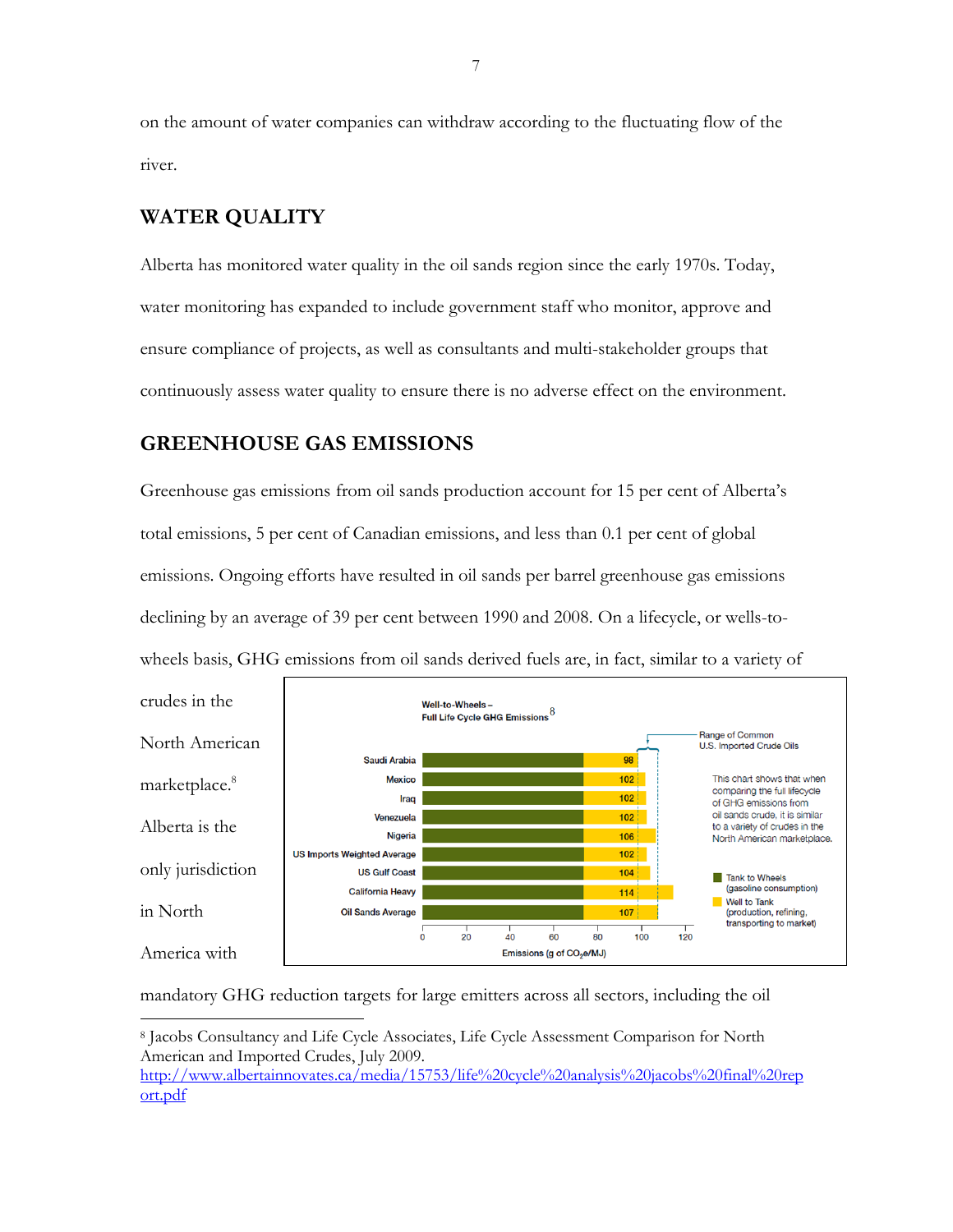sands. Our program includes a \$15/tonne price on carbon, a regulated offset market, and a dedicated clean energy technology fund financed by compliance payments. Alberta, a province with a population of 3.6 million people, is also investing \$2 billion in commercial scale carbon capture and storage (CCS).

#### **LAND RECLAMATION**

By law, industry must reclaim all lands to a state similar to that which existed prior to development. Of the 232 square miles that have been disturbed by oil sands mining operations, nearly 26 square miles have either been permanently reclaimed or are undergoing active reclamation. 7.5 million tree seedlings have already been planted.

#### **PUBLIC HEALTH**

The health of all Albertans potentially affected by any industrial development is the paramount concern of the government of Alberta. The largely aboriginal community of Fort Chipewyan in particular has expressed concerns regarding rare cancers and cancer rates in their community. Alberta takes these concerns very seriously and is currently pursuing follow-up community health studies. It is important to note that no study has found a statistically significant increase in cancer rates in the community and research has not identified any link between heath in this isolated northern community and oil sands development. The Royal Society of Canada, and independent group of some of Canada's most well respected scientists, very recently reviewed the issue and found: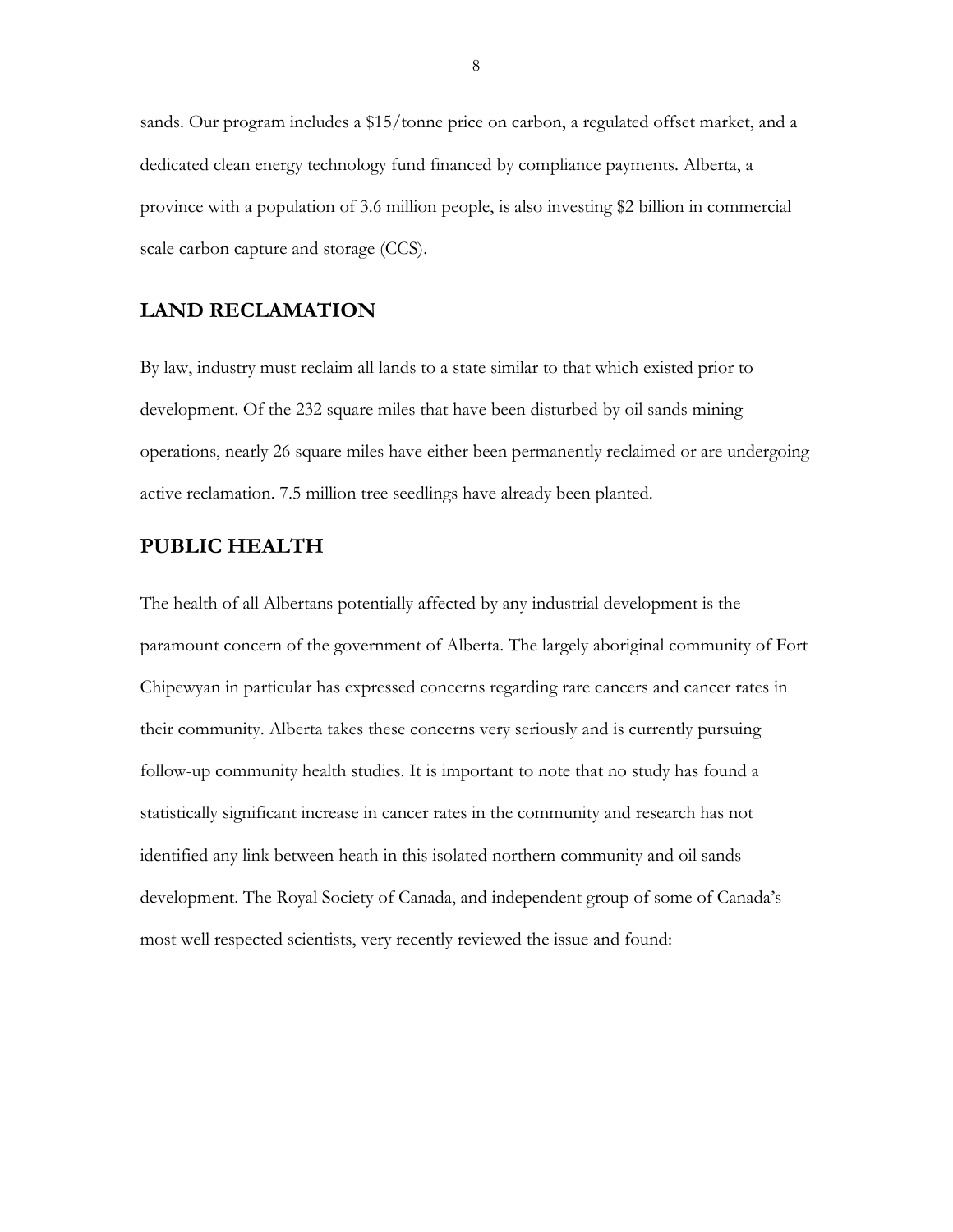*There is currently no credible evidence of environmental contaminant exposures from oil sands reaching Fort Chipewyan at levels expected to cause elevated human cancer rates<sup>9</sup>*

## **CONCLUSION**

- Development of the oil sands has enabled Alberta, an open and transparent democracy, to become the number one supplier of oil to the U.S. The capacity for significantly increased production can further enhance U.S. security by reducing imports from less secure and reliable sources.
- In addition to energy and national security benefits, oil sands development will contribute to renewed U.S. prosperity in terms of GDP growth and job creation.
- Alberta is committed to growing production from the oil sands production in a socially and environmentally responsible manner. The oil sands industry is already one of most regulated in the world, with strict legislation and standards to protect our air, land, water, and wildlife, and future development will follow the same course. In doing so, we are very open to working with the U.S. on reducing the environmental impact of all energy production and consumption.

 $\overline{a}$ 

<sup>9</sup> Royal Society of Canada Expert Panel Report "Environmental and Heath Impacts of Canada's Oil Sands Industry. December 2010. <http://www.rsc.ca/documents/expert/RSC%20report%20complete%20secured%209Mb.pdf>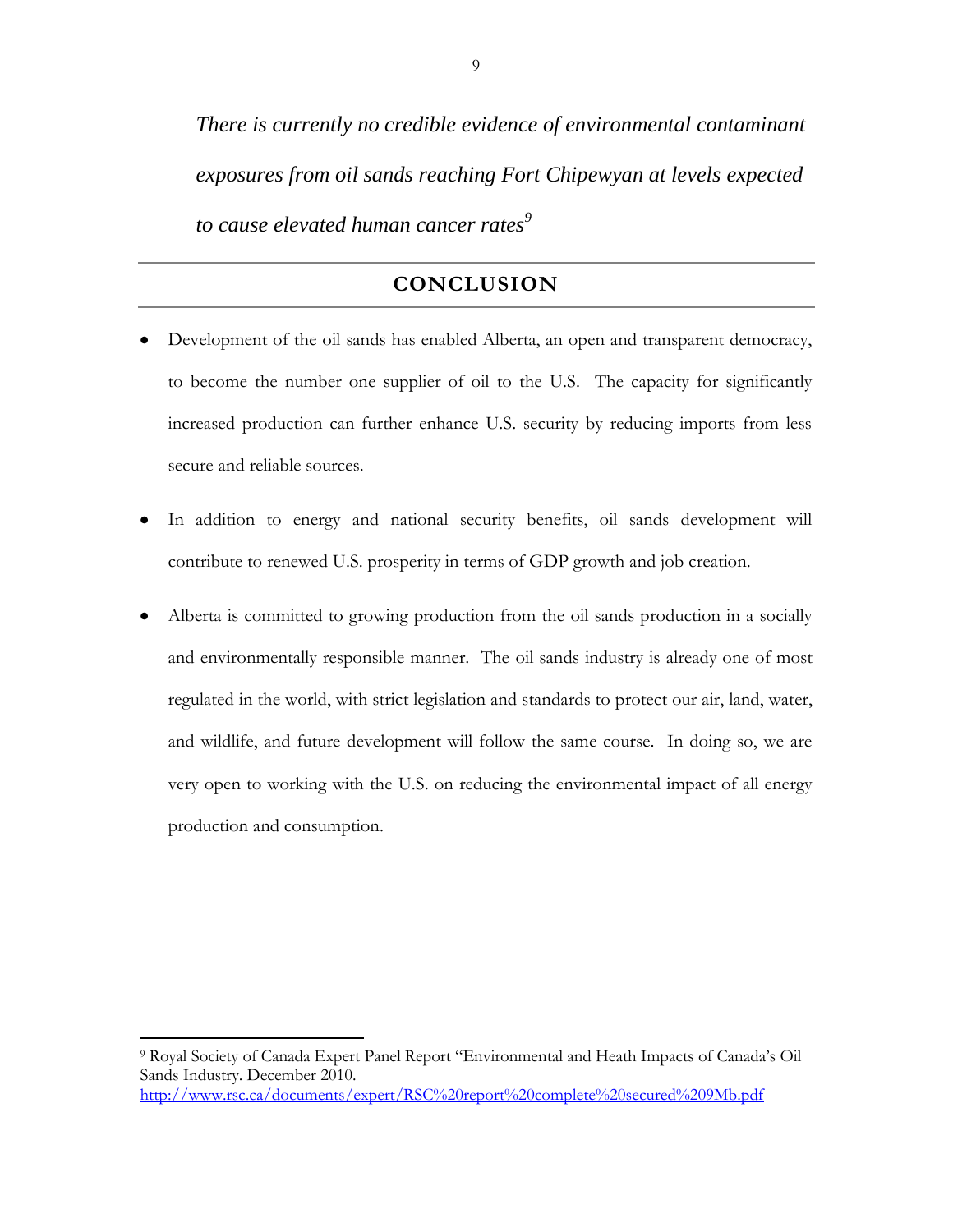# **APPENDIX A – ECONOMIC BENEFITS BY STATE**

| <b>IMPACT OF ALBERTA OIL SANDS DEVELOPMENT ON U.S. STATE ECONOMIES (2009-2025)</b> |                          |                                                                                                                                         |                 |       |                                          |                                          |  |
|------------------------------------------------------------------------------------|--------------------------|-----------------------------------------------------------------------------------------------------------------------------------------|-----------------|-------|------------------------------------------|------------------------------------------|--|
|                                                                                    |                          | <b>Increase in</b><br><b>Increase in</b><br><b>GDP per Year</b><br><b>Industry Output</b><br>per Year<br>(\$ Millions)<br>(\$ Millions) |                 |       | <b>Increase in</b><br>Jobs*<br>2011-2015 | <b>Increase in</b><br>Jobs*<br>2009-2025 |  |
| <b>Alabama</b>                                                                     | \$                       | 736                                                                                                                                     | \$              | 348   | 5.200                                    | 9,100                                    |  |
| <b>Alaska</b>                                                                      | $\overline{\$}$          | 156                                                                                                                                     | $\overline{\$}$ | 82    | 900                                      | 1,700                                    |  |
| <b>Arizona</b>                                                                     | \$                       | 1,100                                                                                                                                   | \$              | 584   | 6,500                                    | 12,200                                   |  |
| <b>Arkansas</b>                                                                    | $\overline{\$}$          | 427                                                                                                                                     | $\overline{\$}$ | 201   | 3,200                                    | 5,600                                    |  |
| <b>California</b>                                                                  | $\overline{\$}$          | 8,545                                                                                                                                   | $\overline{\$}$ | 4,287 | 43.200                                   | 77,900                                   |  |
| <b>Colorado</b>                                                                    | $\overline{\$}$          | 1,015                                                                                                                                   | $\overline{\$}$ | 542   | 6,000                                    | 11,200                                   |  |
| <b>Connecticut</b>                                                                 | \$                       | 928                                                                                                                                     | \$              | 498   | 4,000                                    | 7,400                                    |  |
| <b>Delaware</b>                                                                    | $\overline{\$}$          | 277                                                                                                                                     | $\overline{\$}$ | 157   | 1,000                                    | 1,900                                    |  |
| <b>District of Columbia</b>                                                        | $\overline{\$}$          | 270                                                                                                                                     | $\overline{\$}$ | 162   | 1,200                                    | 2,200                                    |  |
| <b>Florida</b>                                                                     | $\overline{\$}$          | 2,906                                                                                                                                   | $\overline{\$}$ | 1,663 | 20,300                                   | 37,700                                   |  |
| Georgia                                                                            | \$                       | 1,641                                                                                                                                   | \$              | 863   | 10,500                                   | 19,200                                   |  |
| <b>Hawaii</b>                                                                      | $\overline{\$}$          | 211                                                                                                                                     | $\overline{\$}$ | 124   | 1,400                                    | 2,600                                    |  |
| <b>Idaho</b>                                                                       | \$                       | 255                                                                                                                                     | \$              | 122   | 1,900                                    | 3,300                                    |  |
| <b>Illinois</b>                                                                    | $\overline{\$}$          | 2,769                                                                                                                                   | $\overline{\$}$ | 1,445 | 14,600                                   | 26,500                                   |  |
| <b>Indiana</b>                                                                     | $\overline{\$}$          | 1,295                                                                                                                                   | $\overline{\$}$ | 569   | 7,600                                    | 13,200                                   |  |
| <b>lowa</b>                                                                        | $\overline{\mathcal{S}}$ | 629                                                                                                                                     | $\overline{\$}$ | 289   | 3,900                                    | 6,900                                    |  |
| <b>Kansas</b>                                                                      | \$                       | 525                                                                                                                                     | \$              | 249   | 3,200                                    | 5,800                                    |  |
| <b>Kentucky</b>                                                                    | $\overline{\$}$          | 730                                                                                                                                     | $\overline{\$}$ | 336   | 4,800                                    | 8,500                                    |  |
| Louisiana                                                                          | $\overline{\$}$          | 1,246                                                                                                                                   | $\overline{\$}$ | 471   | 4,800                                    | 8,800                                    |  |
| <b>Maine</b>                                                                       | $\overline{\$}$          | 187                                                                                                                                     | $\overline{\$}$ | 98    | 1,700                                    | 2,900                                    |  |
| <b>Maryland</b>                                                                    | \$                       | 966                                                                                                                                     | \$              | 543   | 5,700                                    | 10,800                                   |  |
| <b>Massachusetts</b>                                                               | $\overline{\$}$          | 1,615                                                                                                                                   | $\overline{\$}$ | 844   | 7,700                                    | 14,200                                   |  |
| <b>Michigan</b>                                                                    | \$                       | 1,821                                                                                                                                   | \$              | 872   | 10,600                                   | 18,900                                   |  |
| <b>Minnesota</b>                                                                   | $\overline{\$}$          | 1,181                                                                                                                                   | $\overline{\$}$ | 588   | 6,800                                    | 12,200                                   |  |
| <b>Mississippi</b>                                                                 | $\overline{\$}$          | 399                                                                                                                                     | $\overline{\$}$ | 182   | 2,900                                    | 5,100                                    |  |
| <b>Missouri</b>                                                                    | $\overline{\$}$          | 979                                                                                                                                     | $\overline{\$}$ | 496   | 6,800                                    | 12,300                                   |  |
| <b>Montana</b>                                                                     | \$                       | 140                                                                                                                                     | \$              | 75    | 1,200                                    | 2,200                                    |  |
| <b>Nebraska</b>                                                                    | $\overline{\$}$          | 344                                                                                                                                     | $\overline{\$}$ | $171$ | 2,300                                    | 4,100                                    |  |
| <b>Nevada</b>                                                                      | $\overline{\$}$          | 548                                                                                                                                     | $\overline{\$}$ | 312   | 3,200                                    | 6,300                                    |  |
| <b>New Hampshire</b>                                                               | $\overline{\$}$          | 255                                                                                                                                     | $\overline{\$}$ | $133$ | 1,600                                    | 2,900                                    |  |
| <b>New Jersey</b>                                                                  | \$                       | 1,925                                                                                                                                   | \$              | 1,063 | 9,300                                    | 17,300                                   |  |
| <b>New Mexico</b>                                                                  | $\overline{\$}$          | 347                                                                                                                                     | $\overline{\$}$ | 164   | 2,000                                    | 3,800                                    |  |
| <b>New York</b>                                                                    | \$                       | 4,687                                                                                                                                   | \$              | 2,708 | 19,400                                   | 36,300                                   |  |
| <b>North Carolina</b>                                                              | $\overline{\$}$          | 1,883                                                                                                                                   | $\overline{\$}$ | 883   | 10,300                                   | 18,400                                   |  |
| <b>North Dakota</b>                                                                | $\overline{\$}$          | 126                                                                                                                                     | $\overline{\$}$ | 61    | 800                                      | 1,500                                    |  |
| Ohio                                                                               | \$                       | 2,154                                                                                                                                   | $\overline{\$}$ | 1,031 | 13,200                                   | 23,500                                   |  |
| <b>Oklahoma</b>                                                                    | \$                       | 602                                                                                                                                     | \$              | 290   | 4,000                                    | 7,300                                    |  |
| <b>Oregon</b>                                                                      | \$                       | 1,053                                                                                                                                   | $\overline{\$}$ | 436   | 4,700                                    | 8,200                                    |  |
| Pennsylvania                                                                       | \$                       | 2,285                                                                                                                                   | $\overline{\$}$ | 1,170 | 13,800                                   | 24,900                                   |  |
| <b>Rhode Island</b>                                                                | $\overline{\$}$          | 184                                                                                                                                     | $\overline{\$}$ | 101   | 1,100                                    | 2,000                                    |  |
| <b>South Carolina</b>                                                              | \$                       | 642                                                                                                                                     | \$              | 314   | 4,700                                    | 8,500                                    |  |
| <b>South Dakota</b>                                                                | $\overline{\$}$          | 154                                                                                                                                     | $\overline{\$}$ | 79    | 1,000                                    | 1,800                                    |  |
| <b>Tennessee</b>                                                                   | \$                       | 1,118                                                                                                                                   | $\overline{\$}$ | 544   | 7,000                                    | 12,800                                   |  |
| <b>Texas</b>                                                                       | $\overline{\$}$          | 5,475                                                                                                                                   | $\overline{\$}$ | 2,577 | 27,300                                   | 50,200                                   |  |
| <b>Utah</b>                                                                        | $\overline{\$}$          | 475                                                                                                                                     | $\overline{\$}$ | 242   | 3,100                                    | 5,800                                    |  |
| <b>Vermont</b>                                                                     | \$                       | 113                                                                                                                                     | $\overline{\$}$ | 55    | 800                                      | 1,400                                    |  |
| <b>Virginia</b>                                                                    | \$                       | 1,513                                                                                                                                   | \$              | 815   | 8,400                                    | 15,700                                   |  |
| <b>Washington</b>                                                                  | $\overline{\$}$          | 1,300                                                                                                                                   | $\overline{\$}$ | 668   | 7,300                                    | 13,200                                   |  |
| <b>West Virginia</b>                                                               | $\overline{\$}$          | 252                                                                                                                                     | $\overline{\$}$ | 129   | 1,700                                    | 3,200                                    |  |
| <b>Wisconsin</b>                                                                   | $\overline{\$}$          | 1,126                                                                                                                                   | $\overline{\$}$ | 523   | 7,200                                    | 12,600                                   |  |